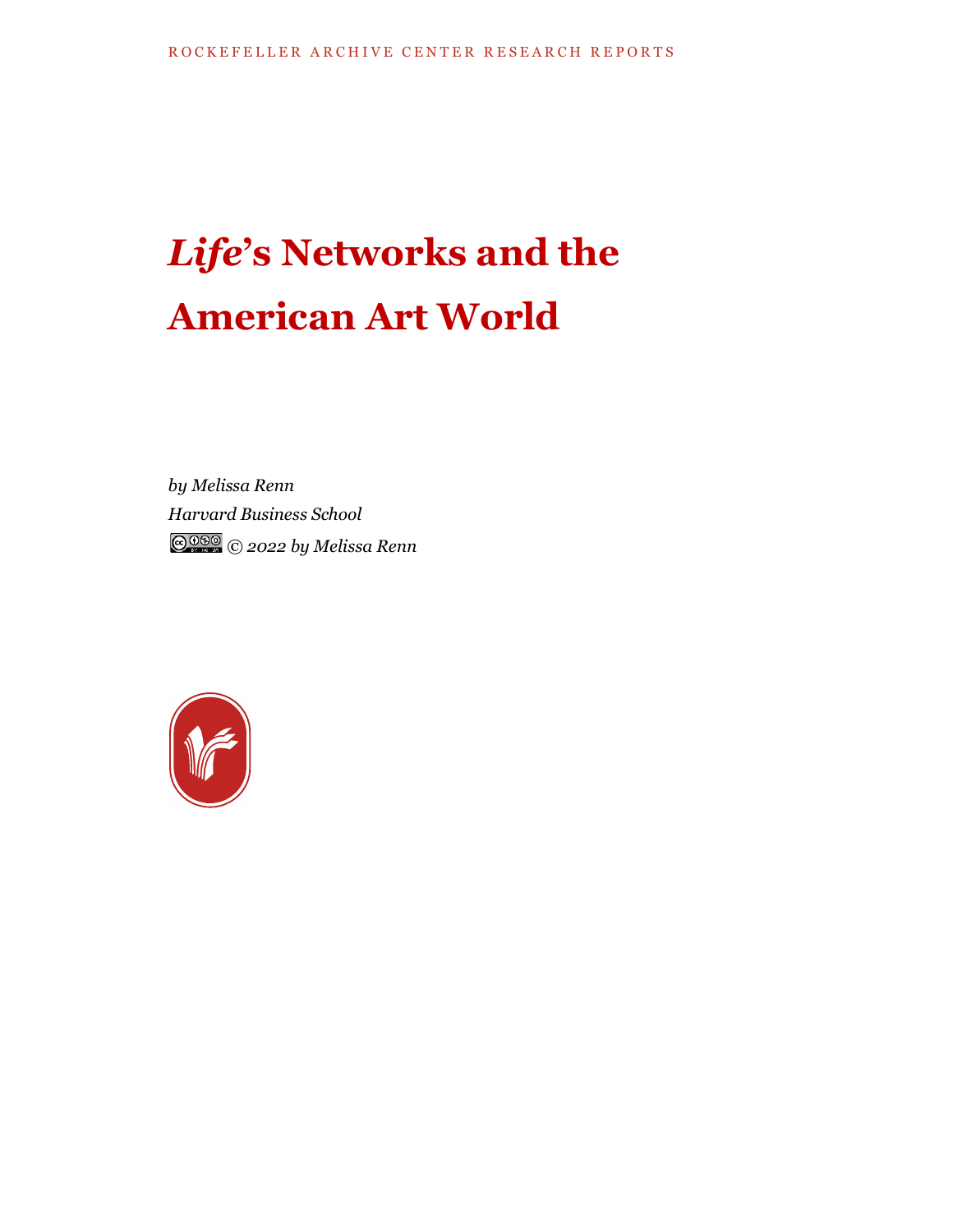## **Abstract**

*Life* magazine's vast networks and the connections and collaborations between its editors and museum trustees, collectors, curators, critics, and artists at a wide range of institutions led to some of the most fascinating and innovative exhibitions, magazine articles, and programs in the mid-century American art world.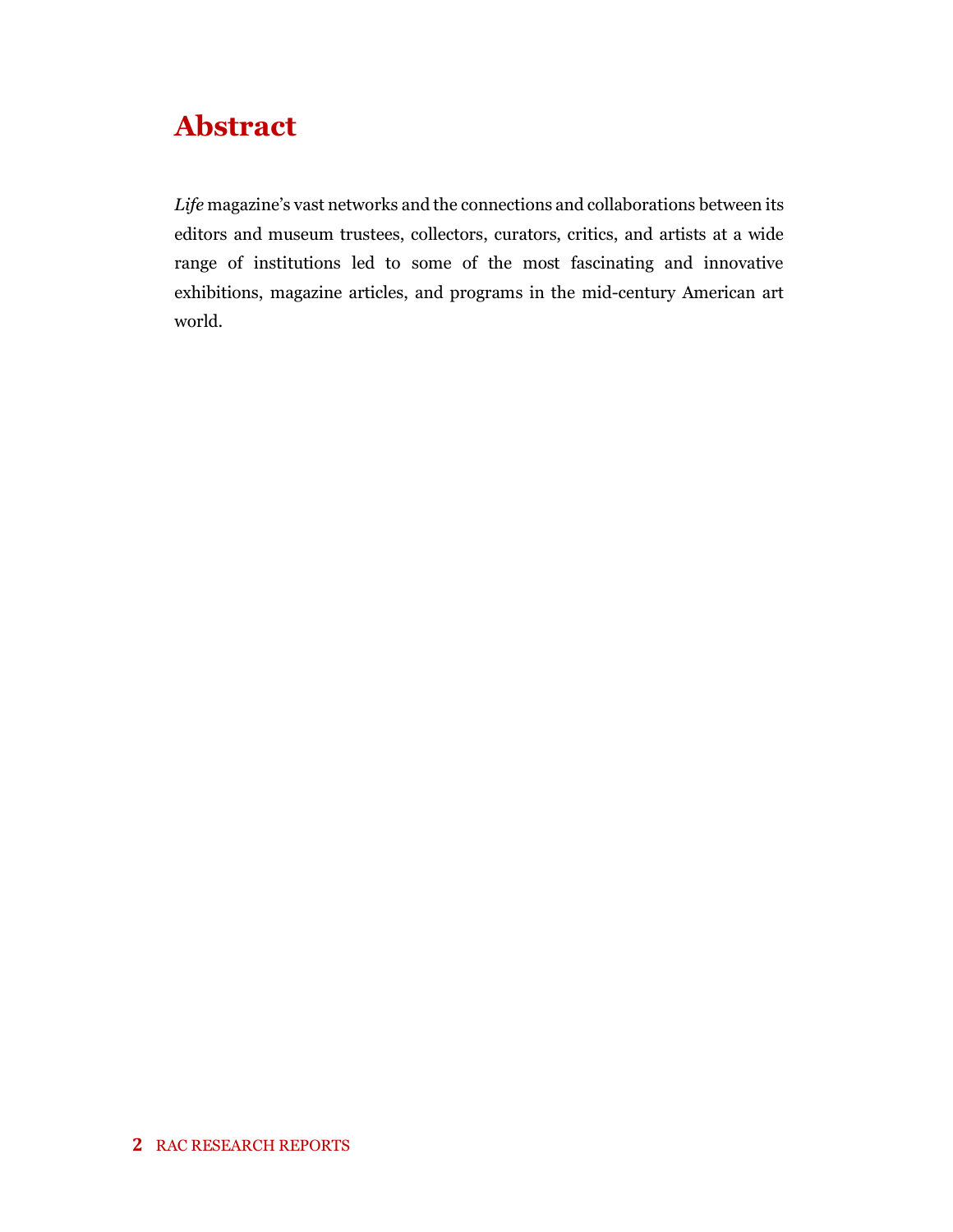From 1936 to 1972, *Life* magazine played a key role in the American art world, commissioning works of art, organizing exhibitions and round tables, and publishing works of art in color for its millions of readers.<sup>1</sup> To produce such groundbreaking exhibitions, publications, and programs, *Life*'s editors and staff drew upon the magazine's extensive network as well as personal and professional connections with museum trustees, collectors, curators, critics, artists, and colleagues in other industries.

Many in the leadership at *Life* were deeply invested and personally interested in both historical and modern art. Editor-in-Chief Henry R. Luce was an art collector and a trustee of both the Metropolitan Museum of Art and the Museum of Modern Art (MoMA), and he and others at Time Inc. regularly corresponded with trustees at those institutions, most notably Nelson A. Rockefeller.<sup>2</sup> *Life*'s executive editor Daniel Longwell was also an art collector, and served as trustee and director of the American Federation of Arts in the 1950s. <sup>3</sup> Margit Varga, who served as *Life*'s art editor from 1936 to 1956, was an artist who had studied at the Art Students League and National Academy of Design and she exhibited regularly at the ACA Gallery and Midtown Galleries in New York. Dorothy Seiberling, who was art editor at *Life* from 1953 until 1972, had many connections in the American art world, and was also married to art historian and critic Leo Steinberg from 1962 to 1969.<sup>4</sup>

Many in the field were aware of *Life*'s ability to generate public interest in the arts. In 1948, for instance, critic and curator Lincoln Kirstein suggested to Varga and Seiberling that *Life* send someone to photograph artist Elie Nadelman's home and studio, as MoMA was about to open an exhibition on his work; it became an art story in the May issue that year.<sup>5</sup> In late 1949, Sir Leigh Ashton, director of the Victoria & Albert Museum, wrote Longwell: I wish we could have an article in *Life* sometime about our new acquisition—Ham House. It would make wonderful colour plates and is an interesting development in museum life as it is the first large country house in England to be taken over with its Charles II contents entire, to act as a period adjunct to the Museum."<sup>6</sup> And in 1950, in an effort to publicize its seventy-fifth anniversary, Fiske Kimball, the architectural historian and director of the Philadelphia Museum of Art, wrote Longwell to see if *Life* would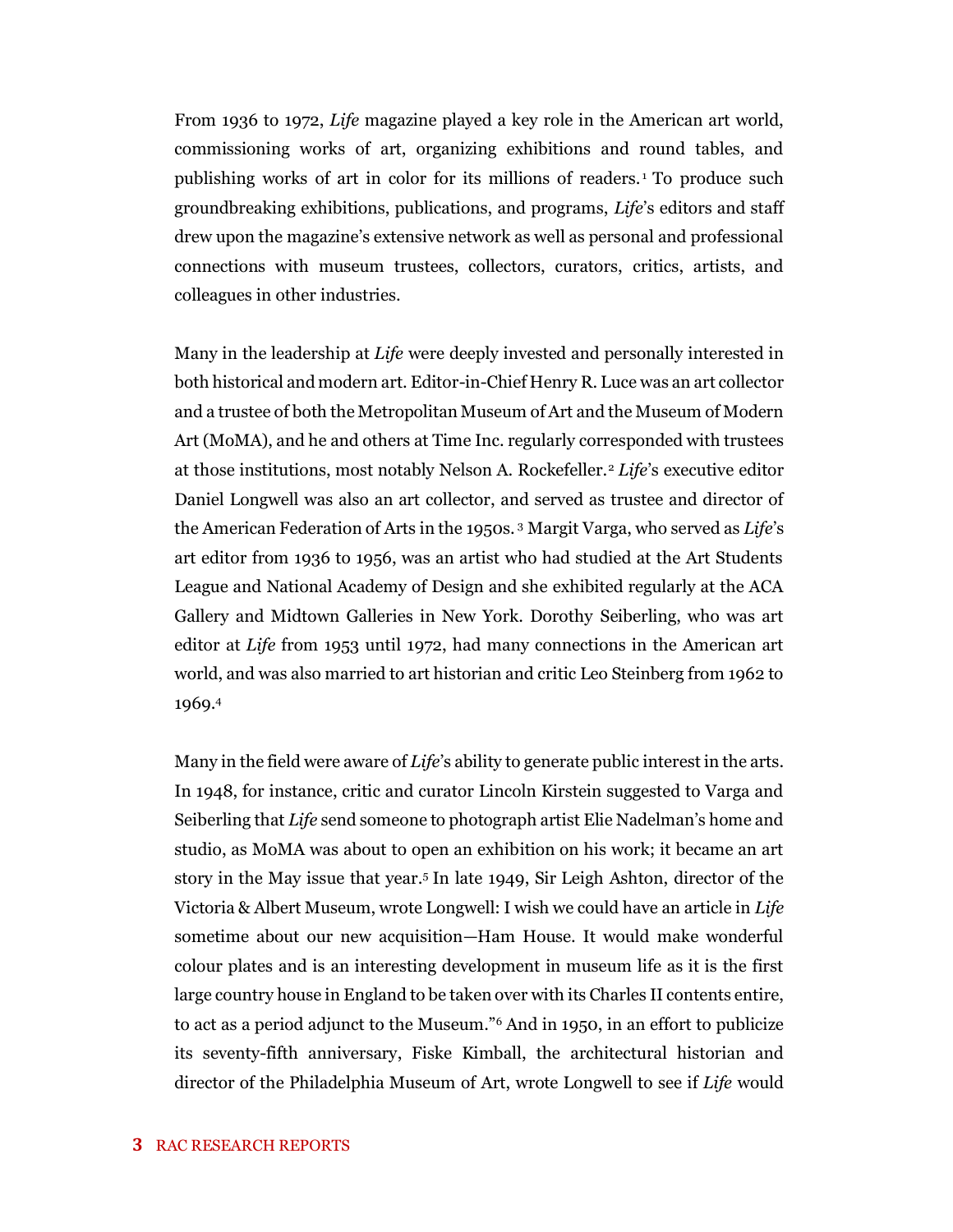cover the upcoming diamond jubilee celebration in Philadelphia, offering *Life* "an exclusive" on the story.<sup>7</sup>

In order to produce such successful spreads on art in its weekly pages, the editors at Time-*Life* had invested early on in technology that enabled the magazine to print color reproductions of art for a mass audience. <sup>8</sup> In 1934, R.R. Donnelley and Sons, the Chicago-based firm that also printed Luce's *Time* magazine, developed printing processes that made color printing so fast and cost-effective that *Life* could publish reproductions of art in color in its pages on a weekly basis, not to mention advertisements and other features. <sup>9</sup> Indeed, from its very first issue in 1936, *Life* published works of art in color.<sup>10</sup> *Life*'s readers wrote in frequently, commending the magazine for its accomplishments in color printing, praising for example, the magazine's 1937 color cover story on the Frick Collection in New York, as well as its successful series on European paintings in American collections.<sup>11</sup>

*Life* also regularly reported on the work of contemporary American artists, producing stories on Georgia O'Keeffe and Charles Sheeler, among many others.<sup>12</sup> In 1940, the magazine expanded its reach by publishing its first book on art, *Modern American Painting*. For this project, the editors enlisted the critic Peyton Boswell Jr., of *Art Digest*, to write a book on "America's new school of native painting." <sup>13</sup> Drawn from the magazine's regular features, *Modern American Painting* included color reproductions of art from the colonial period through the 1930s.

Many of the living artists selected for inclusion in *Modern American Painting* appreciated the publicity and recognized what *Life* was doing for American art with the book, and more broadly. Shortly after the book's release, Thomas Hart Benton wrote one of the editors:

Although I follow painting pretty closely the book was a revelation to me. I don't think I had ever realized the extent and strength of our American movement. This book brings out conclusively the existence of a great American school, varied, interesting and alive. I am glad to be a part of that school and as a part of it glad also to say that this first pictorial survey of its effect which *Life*, Dodd-Mead,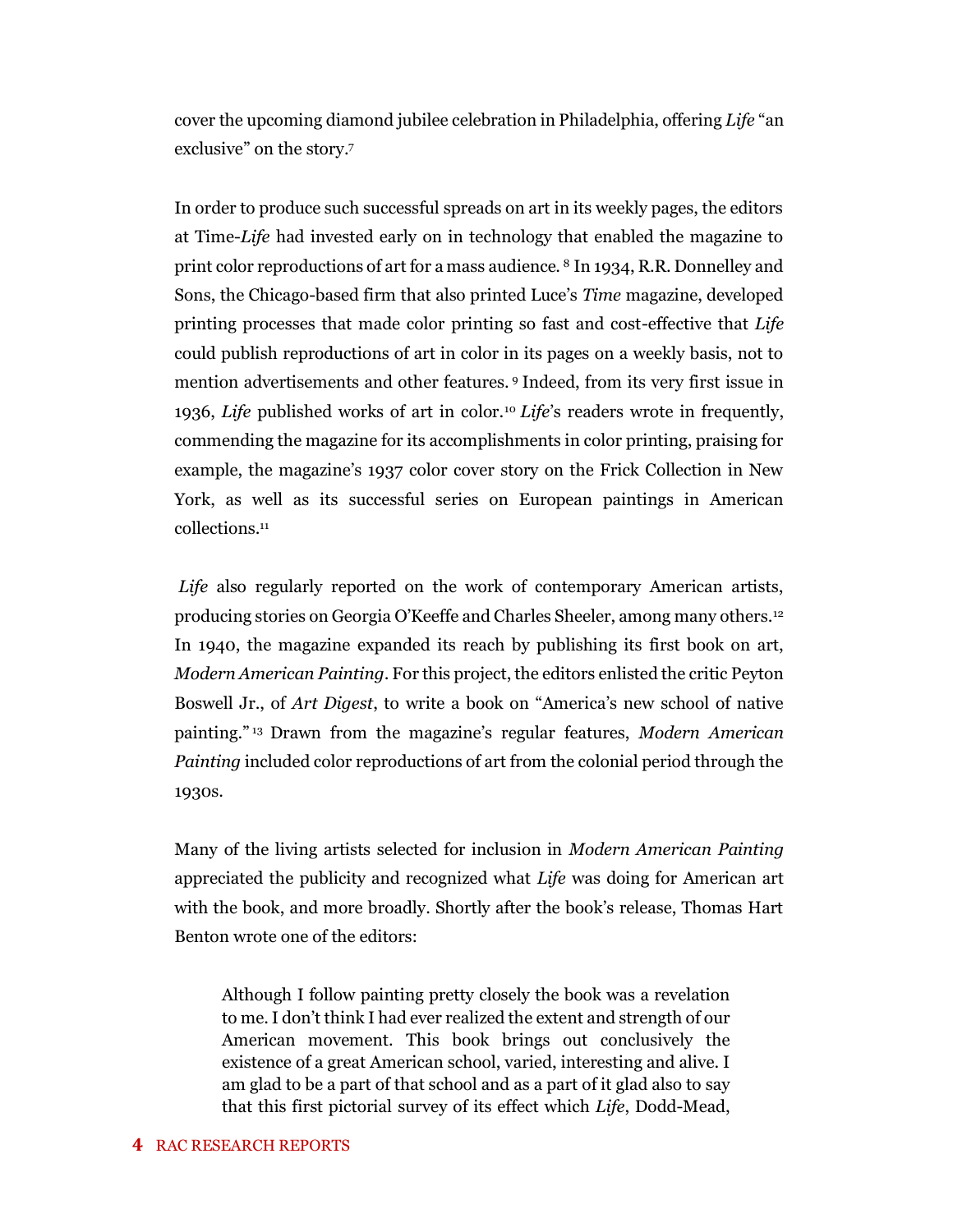and Peyton Boswell have organized is going to be of inestimable benefit in setting up closer relationships between the American public and the art which belongs to it.<sup>14</sup>

Grant Wood also congratulated *Life* on the publication: "Frankly, the thing that impressed me most was seeing all those beautiful reproductions brought together and realizing fully for the first time what a tremendous thing you folks of LIFE have done for American art."<sup>15</sup>

In his introduction to *Modern American Painting*, Boswell likewise credited *Life* for the "growth of American art appreciation" and for "sagaciously recognizing the presence of an authentic American School even before it became the vital movement it is today."<sup>16</sup> Later that year, in November 1939, C.D. Jackson, general manager at *Life*, sent Nelson A. Rockefeller, the newly-elected president of MoMA's board of trustees, a copy of the book and wrote him to see if there would be interest in turning the book into a traveling exhibition. <sup>17</sup> Rockefeller responded, thanking Jackson for the "delightfully interesting and beautifully prepared book" and stated that he found the "idea concerning an exhibition…extremely interesting," and that he would "take it up with the people at the Museum of Modern Art."<sup>18</sup> MoMA's director, Alfred H. Barr, Jr., replied to Rockefeller in early December, suggesting that "If *Life* would like to work some time with the Museum on a series of reproductions of which we might show and circulate the originals, we could consider the matter carefully." <sup>19</sup> While the exhibition never came to fruition, it is an early instance of the magazine exploring a possible partnership with a museum, and also demonstrates MoMA's interest in the use of color reproductions for exhibitions.<sup>20</sup>

The following year, in 1940, *Life* did join forces with another institution, organizing a juried show of contemporary American painting at the Cranbrook Academy of Art in Bloomfield Hills, Michigan.<sup>21</sup> The exhibition, not unlike the book *Modern American Painting*, was "predicated on the belief that the cultural development of the United States over the past quarter century is today culminating in the emergence of an American School of Painting, encouraged by public interest such as has never before been equalled in the United States."<sup>22</sup> The *Cranbrook-*Life *Exhibition of Contemporary American Painting* featured sixty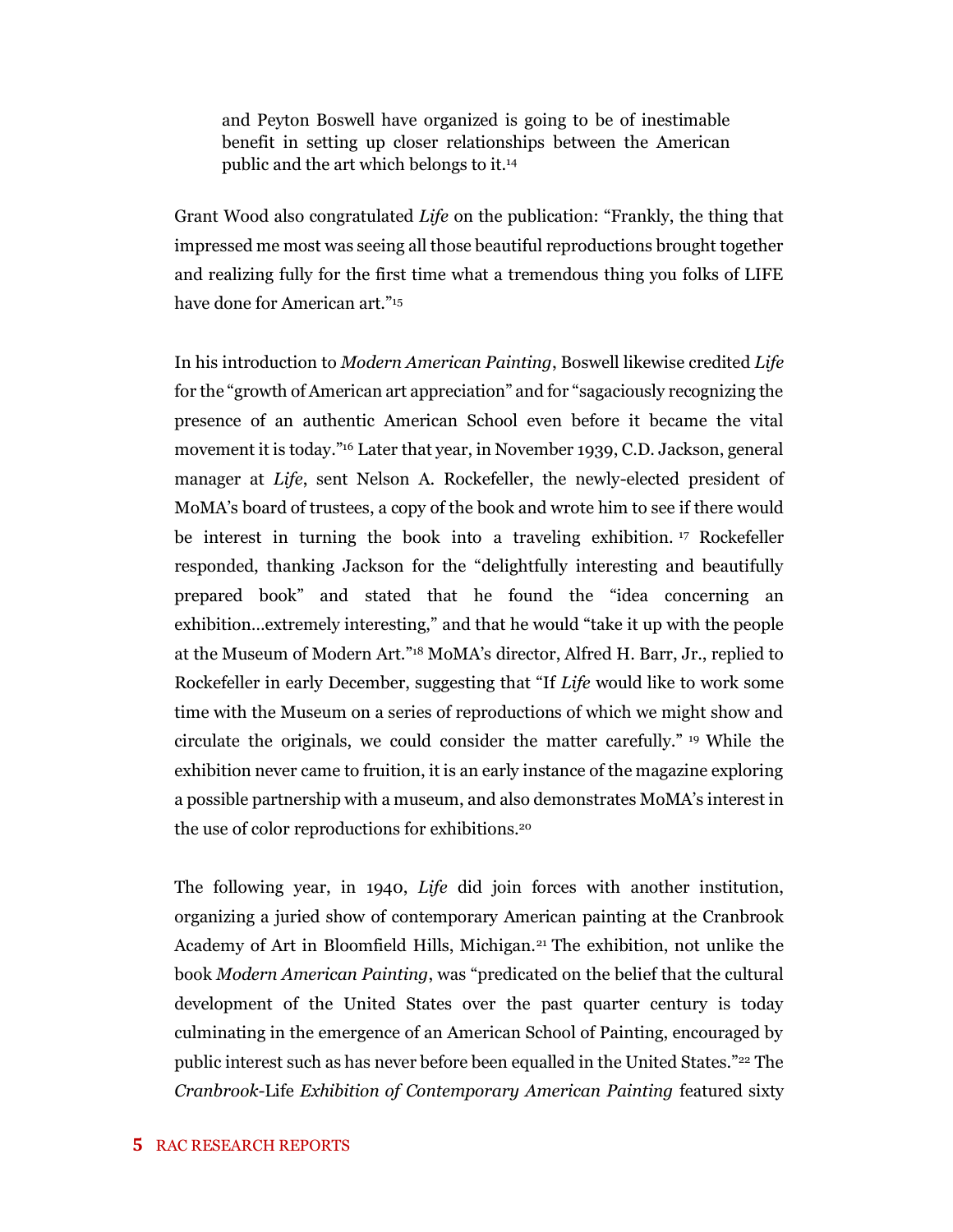works, and ran from May 17 to June 2, 1940, bringing record numbers for the institution.<sup>23</sup> *Life* invited museum directors from across the country to attend the opening, including Alfred H. Barr, Jr. of MoMA, who was "very interested" in the exhibition and Daniel Catton Rich of the Art Institute of Chicago, who viewed the event as "significant" and happily accepted the opportunity to serve on the Committee of Patrons for the exhibition." <sup>24</sup> *Life* also published a color feature in the magazine on the exhibition, which hailed it "as a symbol of America's increasing responsibility as a democratic world art center."<sup>25</sup>

During World War II, *Life* continued to publish stories on art, and also began commissioning artists to document the war in color. Between 1941 and 1945, the magazine sent its artist-correspondents worldwide to sketch, paint, and record every aspect of the war, from preparations at home to battles abroad to the experiences of civilians during wartime.<sup>26</sup> After the war, *Life* expanded its art program even further, sending its photographers around the world to photograph historic works of art and architecture, many that were previously inaccessible.

In the postwar period, *Life* not only published stories on historic works of art but also provided a venue to debate contemporary developments in art, as exemplified by its 1948 Round Table on Modern Art. <sup>27</sup> Moderated by *Life* staff member Russell W. Davenport, the event opened Friday evening, June 11, 1948, at the St. Regis Hotel in New York City and continued over the weekend in a series of sessions held at the Museum of Modern Art. The event brought together some of the midcentury's most prominent critics, curators, and intellectuals to discuss "the problems presented by contemporary painting." <sup>28</sup> At the round table, *Life* exhibited a selection of paintings, many from the museum's collection, to stimulate conversation, and provided participants with a reference file of photographic reproductions of additional works of art for consideration as well. The participants vigorously debated surrealism and abstract expressionism; Pablo Picasso's *Girl with a Mirror*; and the works of Joan Miró, Henri Matisse, Willem de Kooning, Adolph Gottlieb, and Jackson Pollock, among others. <sup>29</sup> Pollock's 1947 painting *Cathedral* provoked a particularly passionate dispute in which writer Aldous Huxley compared Pollock's canvas to wallpaper, and curator A. Hyatt Mayor claimed he could have painted such a work himself. In contrast,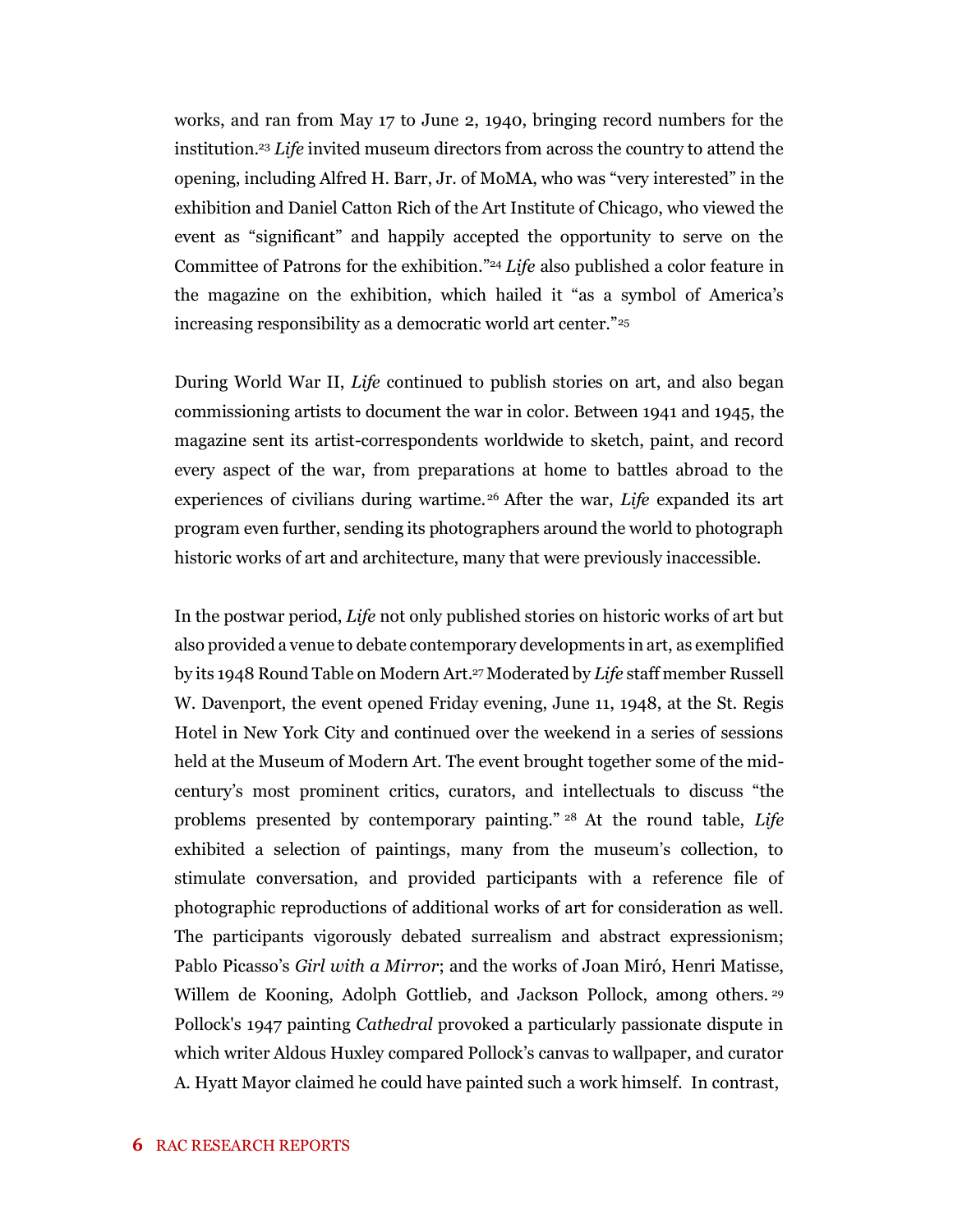critic Clement Greenberg declared *Cathedral* to be "one of the best paintings recently produced in this country," and curator James Johnson Sweeney likewise praised Pollock's painting for its formal sophistication and spontaneity.<sup>30</sup>

In its October 11, 1948 issue, *Life* published Davenport's report on the proceedings, with color reproductions of many of the works discussed. Nelson Rockefeller wrote Davenport shortly after it was published, complimenting him for tackling a "tough one with great courage," and "handling the whole subject in a way that can be understood by the layman and can go a long way in bridging the gap between the modern form of expression in painting and the public's understanding."<sup>31</sup> Adelyn Breeskin, of the Baltimore Museum of Art, also shared her appreciation with the magazine, writing in that it was "the most forceful and timely educational stimulus which I can recall," and requested that *Life* "forward 50 tear sheets of the entire article to send to our board of trustees."<sup>32</sup> One *Life* reader, who had previously found "the paintings of Cezanne, Picasso and Matisse…incomprehensible and meaningless," now "realized…they actually had a real and compelling meaning."<sup>33</sup>

Not all the letters *Life* received were laudatory. For instance, Thomas Hart Benton wrote in, critiquing the magazine for their "empty formalism utterly incapable of coming to grips with solid cultural meanings." <sup>34</sup> And while Peyton Boswell, who had previously partnered with *Life* on the publication *Modern American Painting*, wrote a generally unflattering review of the event for *Art Digest*, bitterly noting that the "press was not invited," he still acknowledged its significance for the field, as well as "*Life*'s success in spreading art appreciation in America."<sup>35</sup> The round table made such a mark, that a group of West Coast artists, architects, critics and scholars who were not included in the *Life* symposium, convened their own conference on the topic the following year, in 1949.<sup>36</sup>

Throughout the 1940s and 50s*, Life* would continue to draw upon its connections in the art world to create a wide range of educational programs, including photographic exhibitions. Beginning in the 1940s, *Life* produced photographic panels for exhibition and display in museums, galleries, and institutions, which were circulated widely throughout the United States and also abroad, by the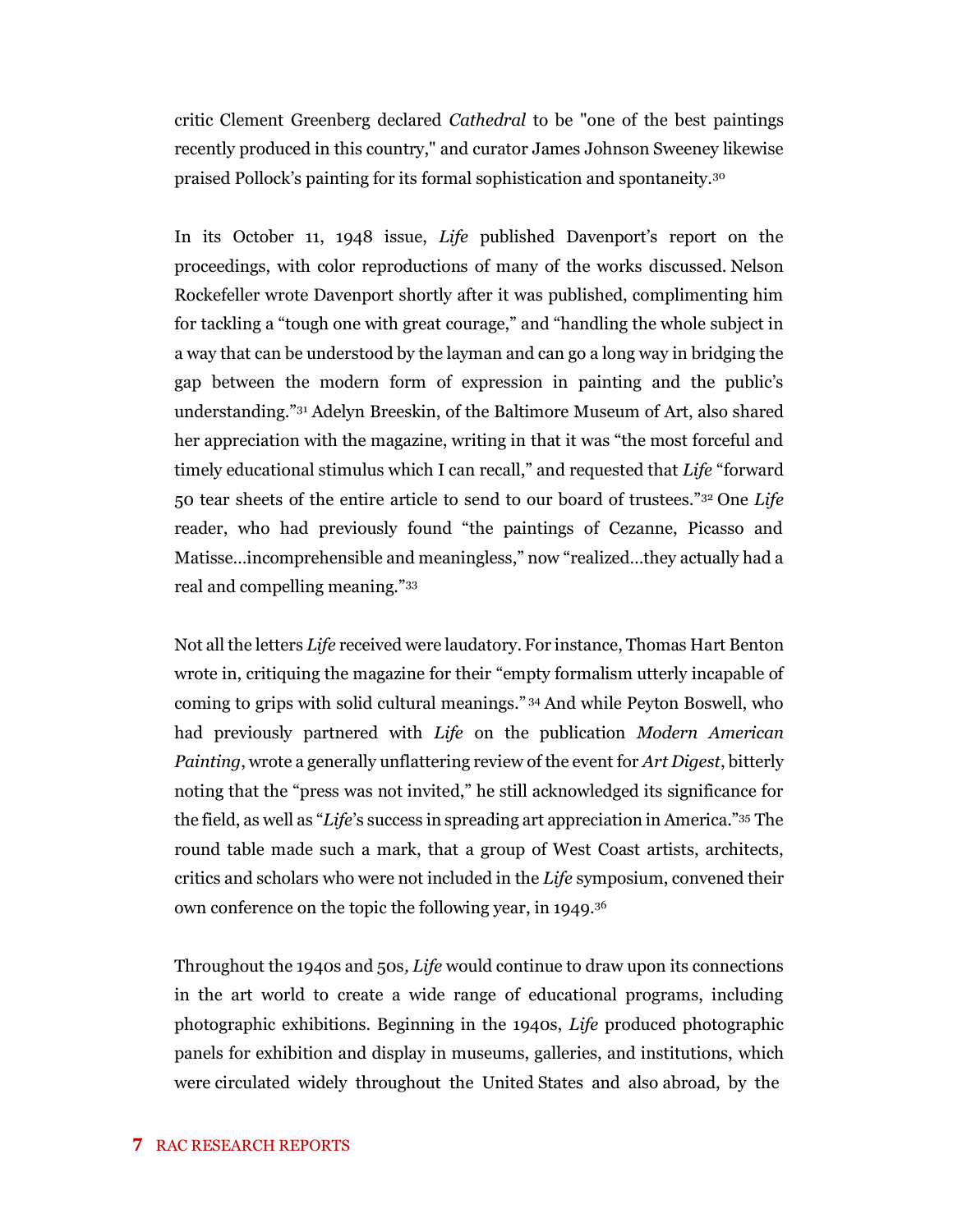American Federation of Arts. For these exhibitions, the magazine reproduced, often at the scale of 24 x 32 inches, whole-page spreads and sometimes single photographs that had already been published in *Life* magazine*.* Under the supervision of Thomas Mabry, who was active in photography circles and had served as executive director of the Museum of Modern Art prior to coming to work for Time, Inc., *Life* produced thirty such exhibitions, with subjects ranging from the history of housing in America to the activities of the Monuments Men during World War II.<sup>37</sup>

Of all its photographic exhibitions, *Life*'s 1956 *Illuminations* was its most experimental and ambitious.<sup>38</sup> Using innovative technology, this exhibition went beyond mere reproductions of page spreads and photographs from the magazine to offer museum-goers a new type of viewing experience. The exhibition featured illuminated color photographic reproductions of fifty great works of art, from Giotto to Mondrian, and concluded with a forty-two-foot scale replica of Michelangelo's Sistine Chapel installed on the ceiling.<sup>39</sup> *Illuminations* opened at the Metropolitan Museum of Art in 1956 and was an immediate success. Over 100,000 people saw the show during its eight-week stay with crowds of as many as 5,500 a day in the peak holiday season, and 9,586 people came to see the exhibition on Sunday, January 6, 1957.<sup>40</sup> The exhibition then traveled to venues nationwide before it was exported abroad, traveling as far as Japan.

A few years later, in 1961, a selection of "Illuminations" were placed on view in the Time & Life Building for the holiday season, not far from the annual Christmas tree display, as described in a letter to Nelson A. Rockefeller: "The exhibit will feature 25 actual-size 'Illuminations' (the revolutionary technique of reproducing fine art developed by *Life* magazine) of great paintings by Renaissance masters which tell the story of Christ's birth. The paintings vary from a 15 x 15-inch Fra Angelico to a three-panel, 50-foot long reproduction of the Gozzoli frescoes in the Medici palace in Florence."<sup>41</sup>

The Gozzoli frescoes had also been the subject of one of *Life*'s first full-color art stories printed not long after the war had ended in 1945. <sup>42</sup> This cover story, featuring color photographs of the frescoes taken by photographer Fernand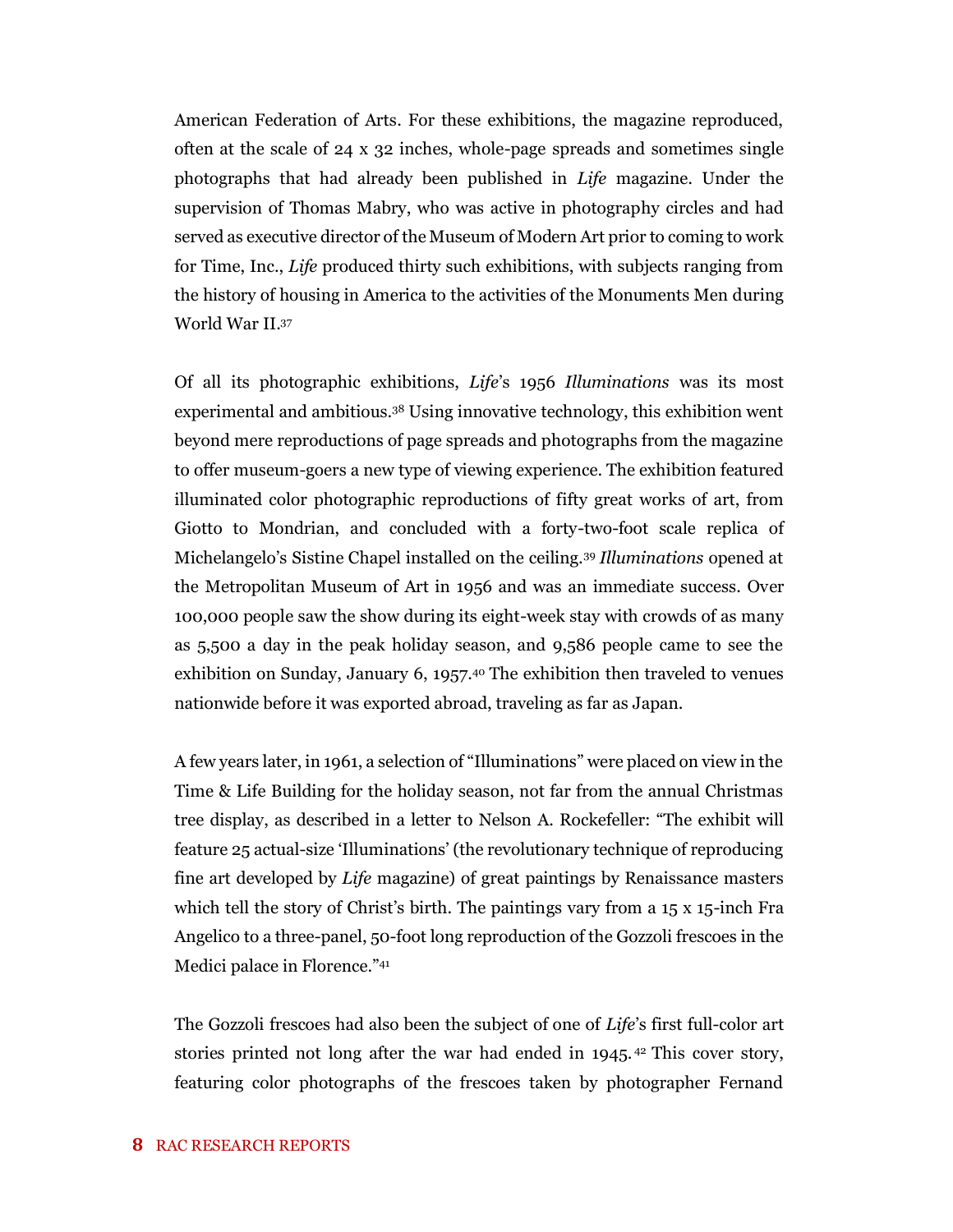Bourges, made an indelible impression on writer James Michener. As he reflected years later in his 1992 memoir:

I cannot recall where I was when I came upon an art magazine that contained a magnificent reproduction of a painting by an Italian Renaissance artist named Benozzo Gozzoli…Sometime later, when I had read all I could about the artist...*Life* published one of those extensive inserts in full color that helped the magazine establish its reputation; this particular section showed the famous frescoes in the chapel of the Palazzo Medici in Florence. Page after big page illustrated how the artist, Gozzoli, had converted the simple biblical tale of the three magi into a glorification of the Medici family, whose members were shown parading grandly against the backdrop of a typical Italian landscape. I cherished those pages.<sup>43</sup>

*Life* magazine's extensive art program clearly had an impact. Indeed, for artists and writers, the public and the art establishment, *Life* was a place where they not only encountered art, but also were moved by it. As Henry Luce pointed out in a 1948 memo, *Life* was not just a magazine that one read, but an experience that one enjoyed.

A thing which was said about LIFE was 'everybody likes LIFE.' Each of these three words is important. The tycoon liked LIFE. The intellectual liked LIFE. The truck driver liked LIFE. The housewife liked LIFE. The kids liked LIFE…the phrase wasn't simply that the tycoon, the intellectual, the truck driver, the housewife and the kids read LIFE; they liked it.*<sup>44</sup>*

Through its vast network, including connections with such prominent figures in the American art world as Nelson A. Rockefeller, *Life* was able to reach a diverse audience around the world and introduce millions to both historical and contemporary art in an array of engaging formats, from dynamic color stories in its weekly pages, to intellectually stimulating forums and innovative museum exhibitions.<sup>45</sup>

Thank you to Rockefeller Archive Center for a generous research grant to support this project, and to RAC staff members Amy Fitch, Camilla Harris, and Lee R. Hiltzik.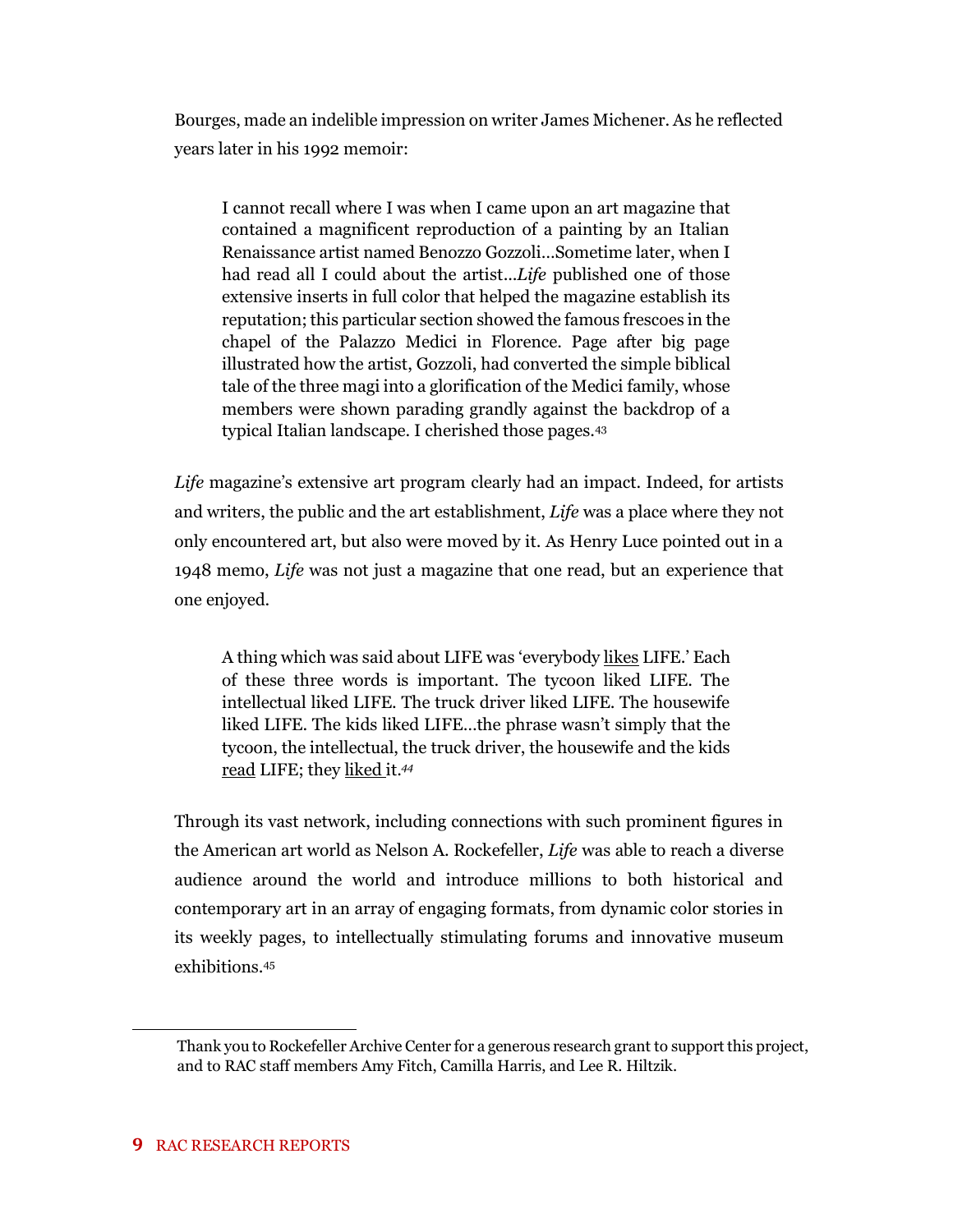<sup>1</sup> *Life*'s articles reached millions of Americans. Its first press run in 1936 of 466,000 sold out immediately, and by 1939, it had a circulation of more than two million. In a 1957 letter to Time, Inc. stockholders, the corporation touted that 1956 "was the best year that TIME Inc. and its magazines ever enjoyed," and the "level of earnings attained by LIFE in 1956 has never been equaled by any other magazine in the history of publishing." Maurice T. Moore and Roy E. Larsen to TIME Inc. Stockholders, January 16, 1957, Folder 221, Box 219, Series III 4L, Nelson A. Rockefeller Papers, Rockefeller Archive Center (hereafter RAC). By the end of 1956, *Life*'s circulation had grown to approximately 5,800,000 and by 1960 it had a circulation of approximately six million. These statistics, as Erika Doss has noted, do not include its "passalong" rate of four to five people per issue, so "each issue reached as many as forty million people." See Erika Doss, "Looking at *Life*: Rethinking America's Favorite Magazine, 1936–1972," *Looking at* Life *Magazine*, ed. Erika Doss (Washington, DC: Smithsonian Institution Press, 2001), 1–3. The magazine's numbers remained high throughout the 1950s and 1960s, until, in the 1970s, television surpassed it. For a study of *Life*'s audience, see James L. Baughman, "Who Read *Life*?: The Circulation of America's Favorite Magazine," in Doss, *Looking at* Life, 41–51.

<sup>2</sup> In 1938, Luce was elected trustee at the Metropolitan Museum of Art; in 1950 he was appointed to the purchasing committee, which he served on until his death in 1967. Luce was elected a member of the Board of Trustees and Executive Committee at the Museum of Modern Art in 1940, which he served on until 1950, when he resigned.

Nelson A. Rockefeller was an art collector and closely associated with the Museum of Modern Art, which was co-founded in 1932 by his mother, Abigail "Abby" Greene Aldrich Rockefeller. Rockefeller served as a museum trustee and twice as the museum's president (1939–41 and 1946–53), and was also a major benefactor of the museum. Rockefeller also employed Rene d'Harnoncourt as head of the art section of the Office of the Coordinator of Inter-American Affairs in Washington (CIAA) in 1943, and brought him to the Museum of Modern Art in 1944. D'Harnoncourt became director of the museum in 1949. The Rockefeller Archive Center contains the records of Rockefeller's papers from when he was Coordinator of Inter-American Affairs in Roosevelt's administration. See Nelson A. Rockefeller Personal Papers, Washington, DC Series, CIAA subseries, RAC.

<sup>3</sup> Longwell came to *Time* as a special assistant to Luce in 1934 and was one of the key players in the formation of the new "picture magazine" which would become *Life*. For more on Longwell's art collection, as well as his commissions from and collaborations with artists Peter Hurd and Tom Lea, see Renn, "'An Enduring Record': Peter Hurd's Art for *Life* Magazine," in *Magical & Real: Henriette Wyeth and Peter Hurd, A Retrospective*, ed.Kirsten M. Jensen (Doylestown, PA: James A. Michener Art Museum, 2018); and Renn, "From Life: Tom Lea and the World War II Art of *Life* Magazine," in Adair Margo and Melissa Renn, *Tom Lea,* Life *Magazine, and World War II* (El Paso: Tom Lea Institute, 2016).

<sup>4</sup> For more on Seiberling's work at *Life*, see Melissa Renn, "*Life*'s Pioneer Painters: Dorothy Seiberling and American Art in *Life* Magazine, 1949−1968," in *The Mediatization of the Artist,* ed. Rachel Esner and Sandra Kisters (New York: Palgrave Macmillan, 2018).

<sup>5</sup> Dorothy Seiberling, interview with Melissa Renn, September 9, 2006. See "Rediscovered Genius: Elie Nadelman's Sculpture Emerges from Two Decades of Obscurity," *Life*, May 24, 1948, 119–122.

<sup>6</sup> Sir Leigh Ashton to Daniel Longwell, November 23, 1949, Box 11, Daniel Longwell Papers, Rare Book and Manuscript Library, Columbia University.

<sup>7</sup> Fiske Kimball to Daniel Longwell, November 8, 1950, Box 14, Daniel Longwell Papers, Rare Book and Manuscript Library, Columbia University. The following year, *Life* did a color story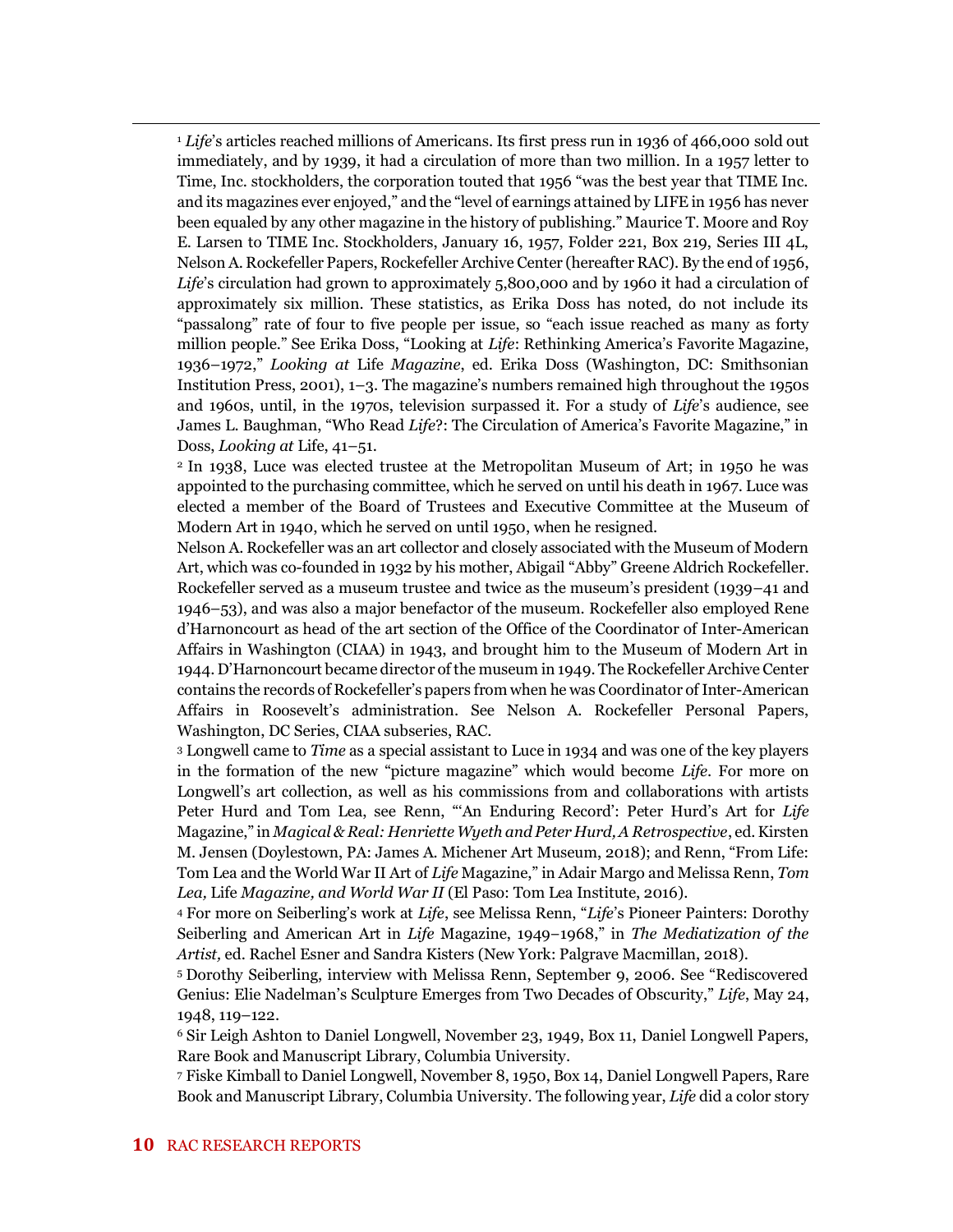on the museum featuring photographs by Arnold Newman. See "The Philadelphia Museum," *Life*, September 3, 1951, 67–74.

<sup>8</sup> In a 1952 lecture at the American Federation of Arts, Longwell disclosed that the magazine "had spent something over 23 million dollars in the last 15 years . . . photographing and printing reproductions of contemporary art and the art treasures of the great museums and collections." Lecture, May 28, 1952, American Federation of Arts, Box 10, Daniel Longwell Papers, Rare Book and Manuscript Library, Columbia University.

<sup>9</sup> For more on *Life* and its investment in color reproduction technologies, see Melissa Renn, "*Life* in Color: *Life* Magazine and the Color Reproduction of Works of Art," in *Bright Modernity: Color, Commerce, and Consumer Culture*, ed. Regina Lee Blaszczyk and Uwe Spiekermann (New York: Palgrave Macmillan, 2017). *Fortune* magazine, another Luce publication, also regularly featured art in color in its pages. In 1938, for instance, Richardson Wood wrote Nelson A. Rockefeller about an upcoming story in *Fortune*. The article reproduced in color twelve works by modern European and American artists, including Paul Cezanne, Vincent van Gogh, Pablo Picasso, Salvador Dali, Jose Clemente Orozco, Peter Blume, and Grant Wood, and featured captions written by MoMA's director, Alfred H. Barr, Jr. and a story on the museum. See Richardson Wood to Nelson A. Rockefeller, November 23, 1938, Folder 1203, Box 123, Series III 4 L, Nelson A. Rockefeller Papers, RAC.

<sup>10</sup> The first issue contained a four-page, full-color feature on the art of John Steuart Curry. See "Curry of Kansas," *Life*, November 23, 1936, 28–31.

<sup>11</sup> "The Frick Home becomes \$40,000,000 Art Museum: First Reproductions in Color," *Life*, December 27, 1937, 30−39.

<sup>12</sup> See, for example, "Georgia O'Keeffe Turns Dead Bones to Live Art," *Life*, February 14, 1938, 28–30; and "Sheeler Finds Beauty in the Commonplace," *Life*, August 8, 1938, 42–45. For more on *Life*'s coverage of O'Keeffe, see Melissa Renn, "*Life*'s Pioneer Painters: Dorothy Seiberling and American Art in *Life* Magazine, 1949−1968."

<sup>13</sup> Peyton Boswell Jr., *Modern American Painting* (New York, 1940), 5.

<sup>14</sup> Thomas Hart Benton to Daniel Longwell, October 6, 1939, Box 1, Daniel Longwell Papers, Rare Book and Manuscript Library, Columbia University.

<sup>15</sup> Grant Wood to Daniel Longwell, October 14, 1939, Box 7, Daniel Longwell Papers, Rare Book and Manuscript Library, Columbia University.

<sup>16</sup> Peyton Boswell Jr., *Modern American Painting* (New York, 1940), 5.

<sup>17</sup> C.D. Jackson to Nelson Rockefeller, November 17, 1939, Folder 1331, Box 136, Series III 4L, Nelson A. Rockefeller Papers, RAC.

<sup>18</sup> Nelson Rockefeller to C.D. Jackson, November 20, 1939, Folder 1331, Box 136, Series III 4L, Nelson A. Rockefeller Papers, RAC.

<sup>19</sup> Alfred H. Barr, Jr. to Nelson A. Rockefeller, December 6, 1939, Folder 1331, Box 136, Series III 4L, Nelson A. Rockefeller Papers, RAC.

<sup>20</sup> The MoMA had been circulating exhibition of color reproductions of works of art in public high schools in New York City since 1931. See "Circulating Exhibitions, 1931–1954," The Museum of Modern Art Bulletin XXL, no. 3–4 (Summer 1954), 4. Copy of article in Folder 1336, Box 136, Series III 4L, Nelson A. Rockefeller Papers, RAC.

<sup>21</sup> See *Cranbrook-*Life *Exhibition of Contemporary American Painting,* exh. cat., Cranbrook Academy of Art (Bloomfield Hills, MI: Cranbrook Press, 1940). The jury consisted of *Life*'s art editor Margit Varga; the artist John Sloan; Clyde Burroughs, Detroit Institute of Arts; Roland McKinney, Los Angeles County Museum (now LACMA); Forbes Watson, art critic and advisor on the Federal Art Project; and Zoltan Sepeshy, Cranbrook Academy of Art. Cranbrook Foundation Records: RGI Office Files, Box 26, Folder 21, Cranbrook Archives.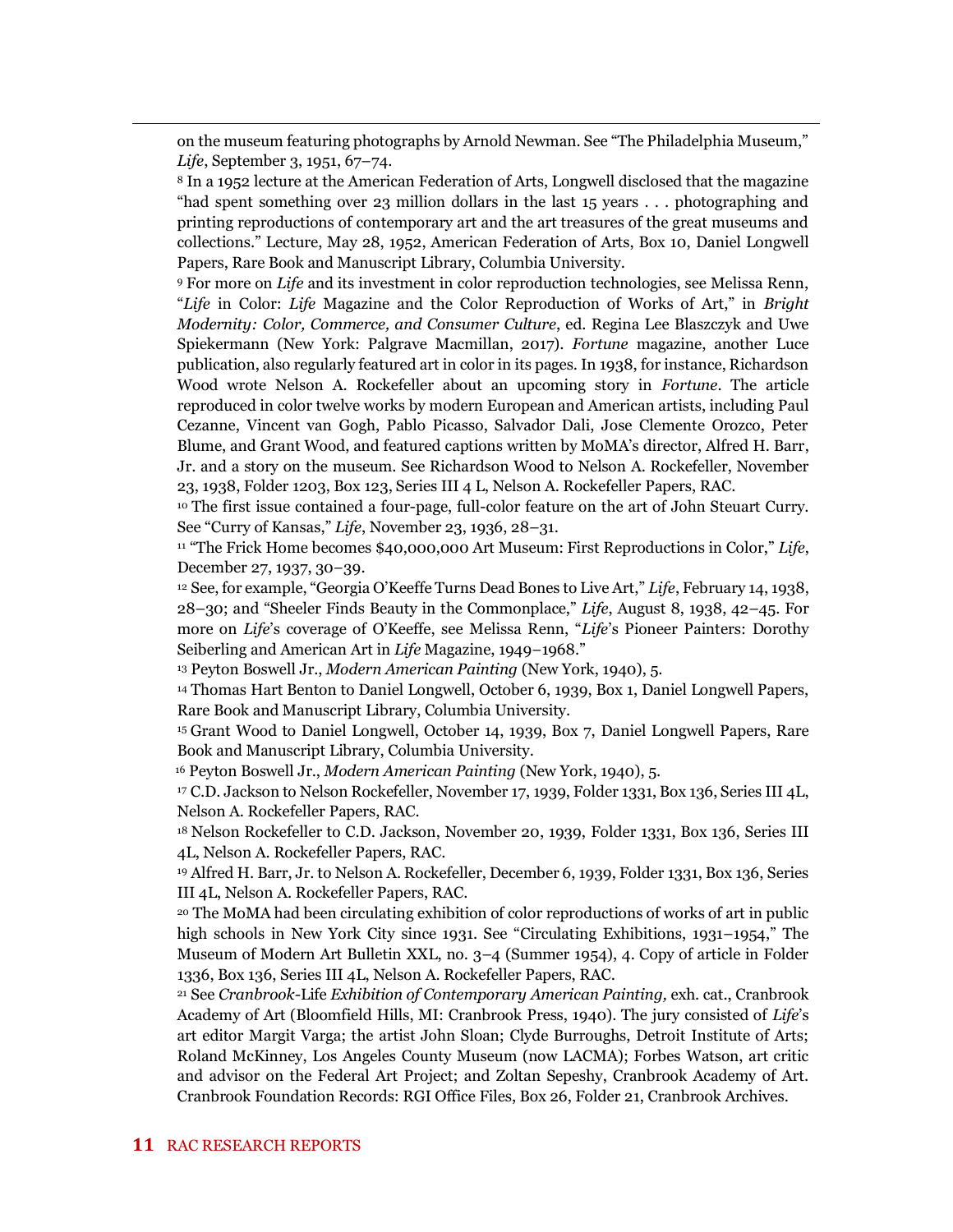<sup>22</sup> Press Release, c. March 1940, Cranbrook Foundation Records: RGI Office Files, Box 27, Folder 8, Cranbrook Archives.

<sup>24</sup> Alfred H. Barr, Jr., to Richard P. Raseman, March 23, 1940 and Daniel Catton Rich to Richard P. Raseman, March 8, 1940, respectively. Folder CAA Exhibitions, Correspondence, Cranbrook *Life* Exhibition, Cranbrook Archives.

<sup>25</sup> "Cranbrook-*Life* Exhibition: Great Detroit Art Center Holds A Democratic Show of 60 Paintings by Living Americans," *Life*, May 27, 1940, 64.

<sup>26</sup> For more on *Life*'s wartime commissions, see Melissa Renn, "The Picture Magazine: *Life* and the Limits of Photography" in *Writing Visual Histories,* ed. Florence Grant and Ludmilla Jordanova (London: Bloomsbury Academic, 2020).

<sup>27</sup> *Life* organized round tables on a variety of topics, from transportation to the pursuit of happiness. See: "The Michigan-*Life* conference on new technologies in transportation, held November 1–3, 1939 and published as a booklet by Time, Inc; Eric Hodgins, "A Round Table on the Movies," *Life*, January 27, 1949, 90–110; and Russell W. Davenport, "A *Life* Round Table on the Pursuit of Happiness, *Life*, July 12, 1948, 95–113. In 1956, *Life* held a round table on segregation and invited seven southern church leaders to speak on the subject. See "A Round Table has Debate on Christians' Moral Duty," *Life*, October 1, 1956, 139–162. *Fortune* magazine also hosted round tables. For more on those, see James L. Baughman, *Henry R. Luce and the Rise of the American News Media* (Baltimore: Johns Hopkins University Press, 2001): 114, 123,152.

<sup>28</sup> Henry R. Luce to James Thrall Soby, May 3, 1948, James Thrall Soby papers, I.21.16, The Museum of Modern Art Archives, New York.

<sup>29</sup> The round table also led to MoMA's acquisition of its first work by de Kooning, *Painting*, which was exhibited during the round table, reproduced in *Life*'s October 11, 1948 article, and purchased by MoMA that same month.

<sup>30</sup> Russell W. Davenport, "A LIFE Round Table on Modern Art," *Life*, October 11, 1948, 62.

<sup>31</sup> Nelson A. Rockefeller to Russell Davenport, October 28, 1948, Folder 1440, Box 146, Series III 4L, Nelson A. Rockefeller Papers, RAC).

<sup>32</sup> Letters to the Editors, *Life*, November 1, 1948, 11.

<sup>33</sup> Philip Scott, Letters to the Editors, *Life*, November 1, 1948, 11.

<sup>34</sup> Letters to the Editors, *Life*, November 1, 1948, 11.

<sup>35</sup> Peyton Boswell, "Squaring a Round Table," *Art Digest*, October 15, 1948, 7. Copy of article in Public Info. Records, PI 37; 72, The Museum of Modern Art Archives, New York

<sup>36</sup> Organized by Douglas MacAgy, "The Western Round Table of Modern Art," included George Boas, Robert Goldwater, Marcel Duchamp, Alfred Frankenstein, Mark Tobey, and Frank Lloyd Wright, among other participants.

<sup>37</sup> For a list of exhibitions, see "*Life* Exhibitions Listed in Order of Popularity," Box 6, American Federation of Arts Records, Archives of American Art, Smithsonian Institution. See also *Life* Photographic Exhibitions, 1947–49, Folder 25, Box 10, Record Unit 280, Cooper Union Museum for the Arts of Decoration, Department of Exhibitions, Records, 1930–1969, Smithsonian Institution Archives, and the American Federation of Arts Archives. For more on *Life*'s photographic exhibition *Fine Arts Under Fire*, see Melissa Renn, "Fine Arts Under Fire: *Life* Magazine and the Display of Architectural Destruction," in *Architecture and Armed* 

<sup>23</sup> As Richard Raseman, executive secretary of Cranbrook, recounted, "To date the attendance is something over 4000, and with a decent climactic break should pass 5000 before closing. That is not bad for a school in the sticks among the new-mown hay and tomato plants." Richard P. Raseman to Otis Peabody Smith, May 31, 1940, Cranbrook Foundation Records: RGI Office Files, Box 27, Folder 8, Cranbrook Archives.